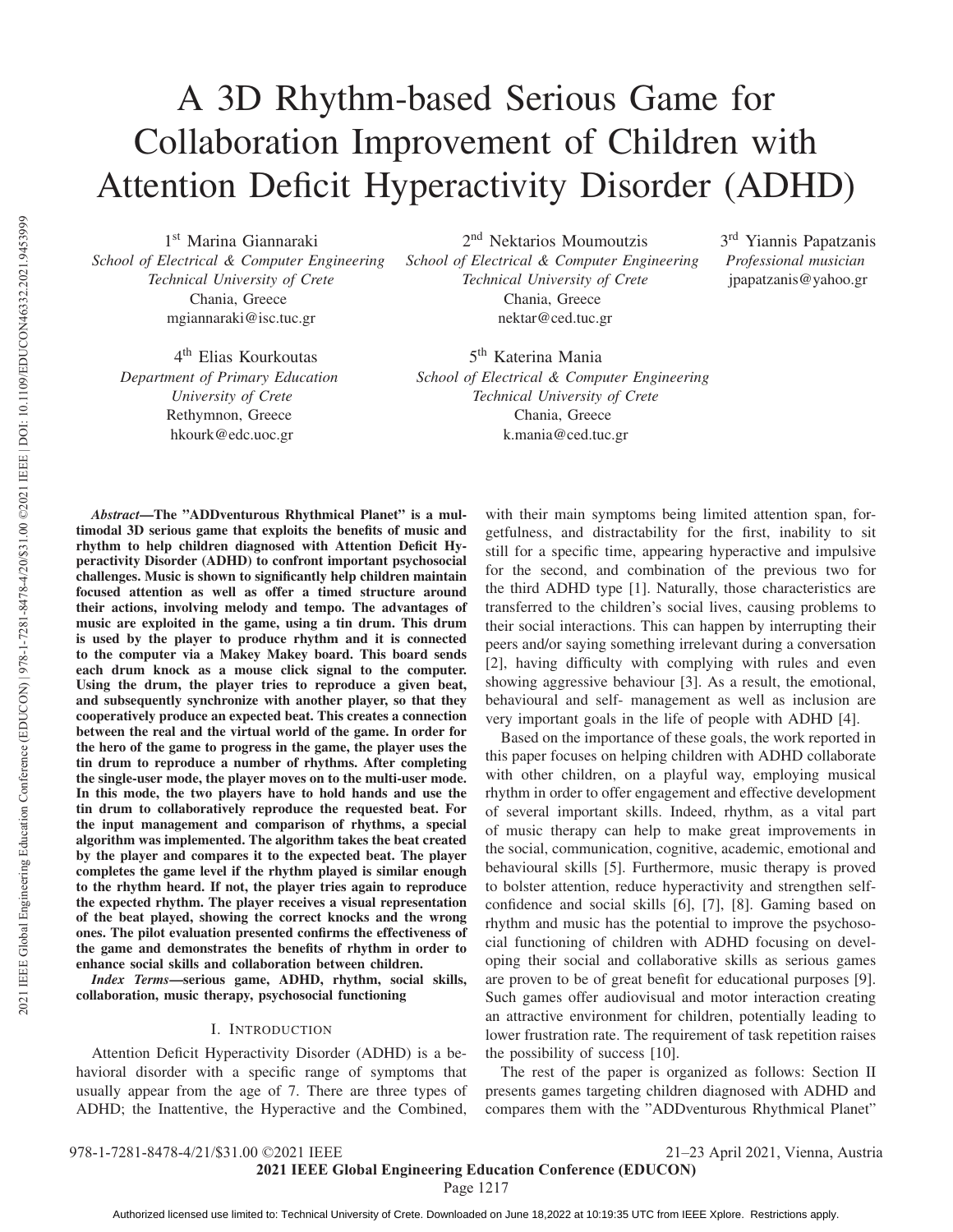game. Section III presents the process followed to design the game. Its architecture and hardware components are presented in Section IV. Sections V-VI deal with issues related to the game experience including the gameplay and the game story. A detailed presentation of the game environment and related user interface is analyzed in section VII. Section VIII describes the experimental design and results of the pilot evaluation conducted including lessons learnt. Section IX concludes and presents future research challenges.

#### II. RELATED WORK

Several previous research efforts can be identified on how serious games can help children with ADHD, showing that serious games could become a significant part of children's psychosocial well-being improving their daily lives [11] [12] [13]. Such games aim to improve the underlying characteristics of ADHD as described bellow:

### *A. "Adventurous Dreaming Highflying Dragon: A Full Body Game for Children with ADHD"*

This game consists of three mini-games, each aiming to improve different underlying issues that children diagnosed with ADHD face [14]. The first mini-game aims at practicing attention on specific visual prompts, thus, promoting learning through focused attention. The second mini-game aims at enhancing gross and fine motor skills and seeks to improve hand-eye coordination. The third mini-game exercises the ability to hold still on a certain pose. This is a game requiring full body engagement by the players and its general purpose is to boost goal planning and dedication.

#### *B. "ANTONYMS: A Serious Game for Enhancing Inhibition Mechanisms in Children with ADHD"*

ANTONYMS consists of three mini-games [15]. The first two mainly aim to help children pay attention to details and the other one on improving inhibition and control of impulses. The ANTONYMS game, besides its use as a rehabilitation tool, can also be used as an assessment tool. The intention of this game is to develop the children's ability to keep their attention focused during their daily lives.

#### *C. "ChillFish: A Respiration Game for Children with ADHD"*

ChillFish is mainly a breathing exercises' tool helping children diagnosed with ADHD control their stress level [16]. The breathing exercises are communicated to the children through the movement of a virtual fish that the player moves by breathing into a sensor-mounted LEGO fish. The results reported show that ChillFish can aid the player in achieving a calm state, just like traditional breathing exercises do.

#### *D. The Evo Project / Endeavor RX*

This game requires that the player makes fast decisions, forcing the brain to remain engaged and tune out distractions [17]. Such tasks include guiding a spacecraft through a canyon, where the players need to select only a specific color of fish appearing on the screen while ignoring the remaining, in order to move a spacecraft. The player's skills are evaluated as the game progresses and the difficulty of the game changes according to that evaluation. The evaluation results of this game show that it can help children *improve their concentration skills and progress their learning abilities* [18].

#### *E. "Plan-It Commander"*

Plan-It Commander is a game aiming to cultivate behavioural learning, specifically the use of strategy in daily life [13]. This game consists of mini-games of increasing difficulty. The main goal of the player is to collect rare minerals. The first mini-game focuses on time management, the second on planning ahead and breaking down tasks into smaller pieces and the third one on helping teammates achieve positive social behaviour. A user satisfaction survey showed that parents and students were quite happy with the game and they would recommend it to other parents and children with ADHD.

#### *F. BRAVO: A Gaming Environment for the treatment of ADHD*

This game uses Virtual and Augmented reality technologies to better the process of therapy for people with ADHD [19]. It detects the behavior of the patients using wearable sensors and electroencephalography (EEG) technology in order to create the profile of the player. It uses an avatar to entertain and create a friendly environment for the player. There is also a dashboard application for the therapist to get information and customize the interaction between the player and the avatar as well as the difficulty level. The aim of the "Infinite Runner", the first game, is to coach the player in regard to respecting rules, active listening and understanding of the player's limits. The second game ("Space Travel Trainer") aims to instruct the player to be proactive and interact with other teammates. The researchers suggest a 27-month assessment of the game to evaluate its results.

The games analyzed above are shown to positively affect the attention span of children diagnosed with ADHD. Although attention is an area of significance for ADHD, these games are rarely developing the psychosocial functioning on those children as such tasks are challenging to implement, especially when communication between children is required. Also, they mostly employ the visual sensory modality, requiring children to interact with mostly visual worlds and related game play. Furthermore, the enhancing role that music and rhythm can play in the process of helping children with ADHD is not utilized in any of the games. The "ADDventurous Rhythmical Planet" game presented in this paper introduces the added training benefits of including music and rhythm as essential components of the game play, engaging vision, sound and motor actions in a collaborative interactive experience. Furthermore, it targets psychosocial functioning focusing on the social collaborative skills of children with ADHD, by introducing multi-user game play.

#### III. DESIGN PROCESS

An iterative design process was followed for the design of the game. This process consisted mainly of numerous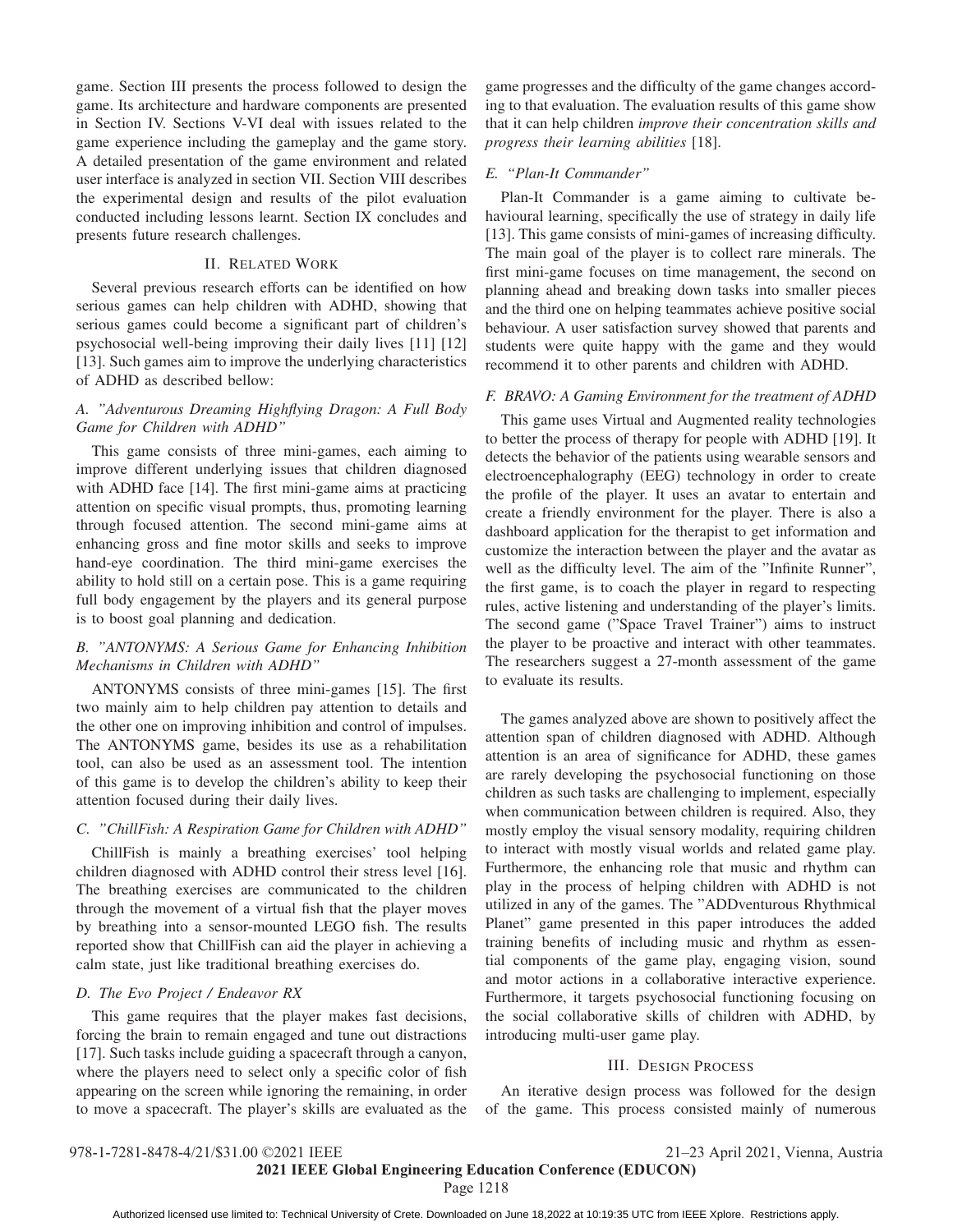brainstorming sessions during which psychologists, special education teachers and musicians experts on musical rhythm identified which features of a game would engage children with ADHD to participate in a game. The main idea was that children would produce rhythm patterns using drums. Such actions would be translated to game play progression in the game environment. The representatives of the targeted audience were the special education teachers who guided the design process taking into account the characteristics of children with ADHD. Based on this feedback, features of the game such as its theme and context, the rewards offered to the players and the reactions of the main hero. The participating experts provided valuable insights so that the game could attract the attention of the children, boost their self confidence and motivate them to collaborate with their teammates.

As a result, the prototype of the game was revised throughout this process, guided by pedagogical principles. Such principles included positive feedback and reinforcement learning and consisted of: (a) player rewards in the form of collected items during game play that were put in the player's suitcase at each game level; and (b) player identification using an appropriate avatar to represent the main hero. An engaging game story and environment was described. This environment was built around a colorful planet as the main scene of the game. The game scenes were designed to catch the attention of the players and excite their interest. Using a drum for player input was also a significant part of involving tangible interaction with the player, as well as an outlet for children to release positive energy and have fun. The characteristics of the game created a fun environment, kept the player engaged and created a safe place for the players to learn, enjoy themselves and collaborate with each other. More about the design process and the original ideas can be found here [20] where the former work is presented.

#### IV. ARCHITECTURE AND HARDWARE

The "ADDventurous Rhythmical Planet" game was implemented using the Unity3D Game Engine as the main development platform. The game's central interaction affordances are happening through a drum-like object that the players are using to play rhythmic patterns. For the drum actions to be communicated to the visual environment of the game, an architecture using the Makey Makey board is used (Fig. 1).

Makey Makey uses closed loop electrical signals to send to the computer either a keyboard stroke or a mouse click signal. This device is connected to a tin, electrically conductive, drum-like surface. This allows for the signal to get transferred instantaneously, without any delays or missing signals. The player wears a metal covered bracelet connected to the board and becomes part of an open circuit (Fig. 2). As a result, when touching the tin drum, the circuit closes and the signal of a mouse click is sent to the computer. Then the computer uses the mouse clicks and interprets them to drum knocks so that the players' beat can be monitored and compared to the expected beat that the player is asked to reproduce.



Fig. 1. Architecture of the game



Fig. 2. Circuit using the Makey Makey board

### V. THE SERIOUS GAME - "ADDVENTUROUS RHYTHMICAL PLANET"

The main game mechanism is based on the reproduction of certain rhythmic patterns using drum actions. These actions are translated to game play actions in the visual environment of the game. The game progresses only if and when the player reproduces the target rhythmic pattern requested each time in order to proceed to the next game level. The levels have an increasing difficulty.

The game has a single-user mode and a multi-user one. The game story urges the player to progress from the first mode to the second and collaborate with his/her peers. Through the single-user mode, the player learns how to use the tools of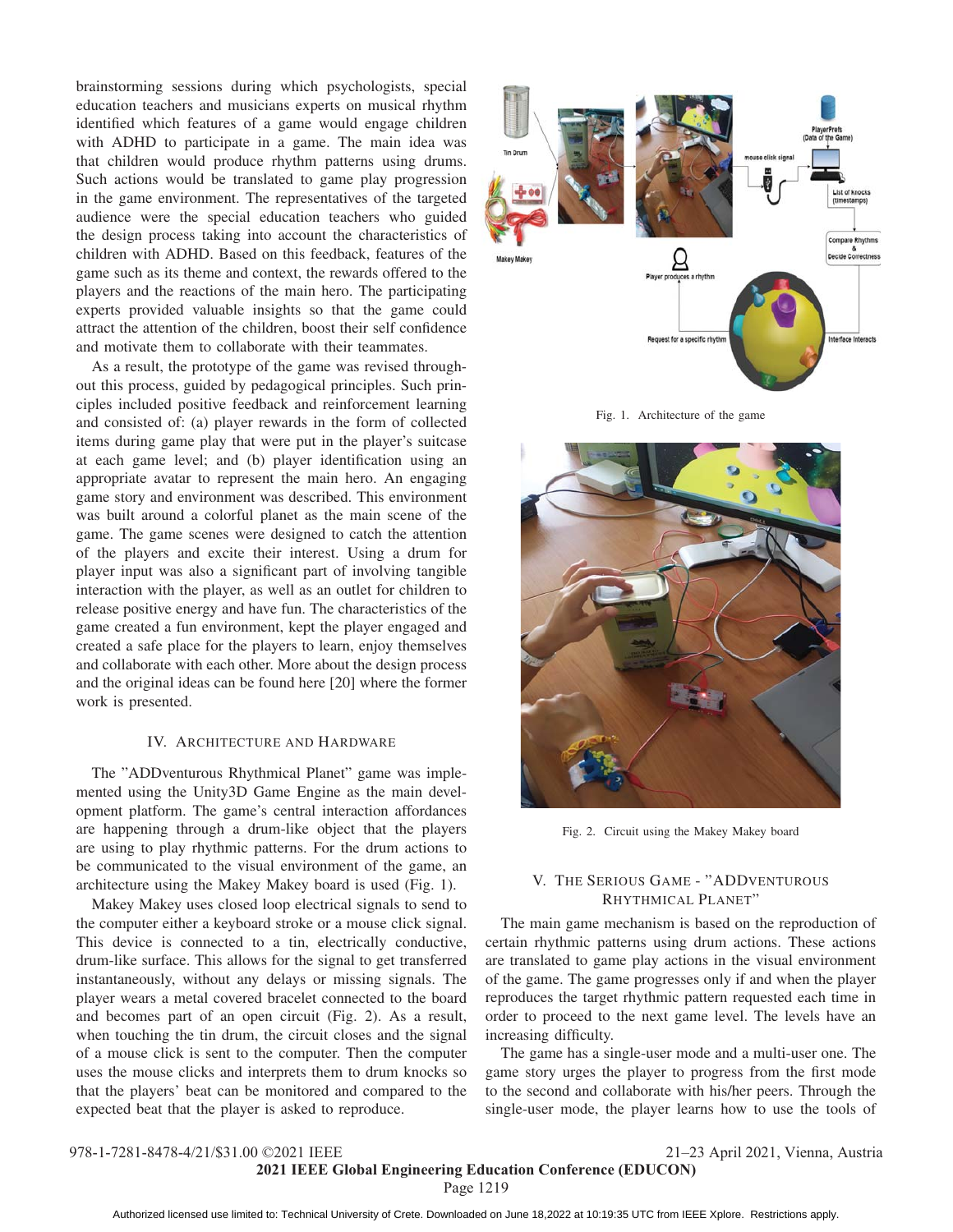the game and practices, by helping the hero of the game, on identifying rhythmic patterns and how to reproduce them. In multi-user mode, the players have to cooperate and collaboratively reproduce rhythmic patterns in order to complete their mission. As a result, each player, in collaboration with the other, is able to achieve a common goal and learn the value of teamwork. Based on the design of the game play, children get the opportunity to feel closer to one another and cooperate.

#### VI. STORY OF THE GAME

The overall storyline of the "ADDventurous Rhythmical Planet" is centred around the main character, an extra terrestrial (Fig. 3), who crashed on a foreign planet and now has to move around the planet from one game level to the other. The different parts of the spaceship have fallen inside the craters of the planet. In order to acquire the missing parts, players have to play the beat that each crater requests. In other words, completing a game level involves players performing specific rhythmic exercises with the drum.

The players' goal, is to find the parts of the spaceship that went missing. In the single-user mode of the game, when completing each level, the character acquires a part of the spaceship. In the multi-user mode, when completing a level, the main character and her friends will get a new tool to help them repair the spaceship and to continue their journey.



Fig. 3. Main character of the game

#### VII. GAME ENVIRONMENT

The environment of the "ADDventurous Rhythmical Planet" consists of a main menu, a players' board, and also a user selection interface between single- and multi-user mode (Fig 4).

When the game starts, the player sees the Main Screen, in which the main character of the game welcomes the player, introduces the game story and asks for the player's help in a journey. The buttons available in this stage are the "Exit Game" button and the "Play" button. There is also a "Set Motifs" button to offer to the educational expert using this tool the chance to change the motifs representing specific rhythmic patterns the players are required to reproduce. As a



Fig. 4. Menu Diagram 1 - Selecting a specific player

result, when selecting the "Set Motifs" button, a menu appears including the saved motifs derived from already played game levels as shown in Figure 5. Using this feature, educational experts can adapt the game to the specific needs of children diagnosed with ADHD, thus, offering a personalized approach to the development of their psychosocial skills.

The motifs are represented in a circle as suggested in [21] since rhythm is a motif that is periodically repeated in music. There is an equilateral triangle inside the circle as all of the motifs were set to the rhythm 3/4. At the beginning, each player is either new to the game or has already played in the past. If the player is new to the game, the initial menu requests the player's name, age and whether the player is diagnosed with ADHD. If the player has played in the past, an existing

الله عليه المسابح المسين Authorized licensed use limited to: Technical University of Crete. Downloaded on June 18,2022 at 10:19:35 UTC from IEEE Xplore. Restrictions apply.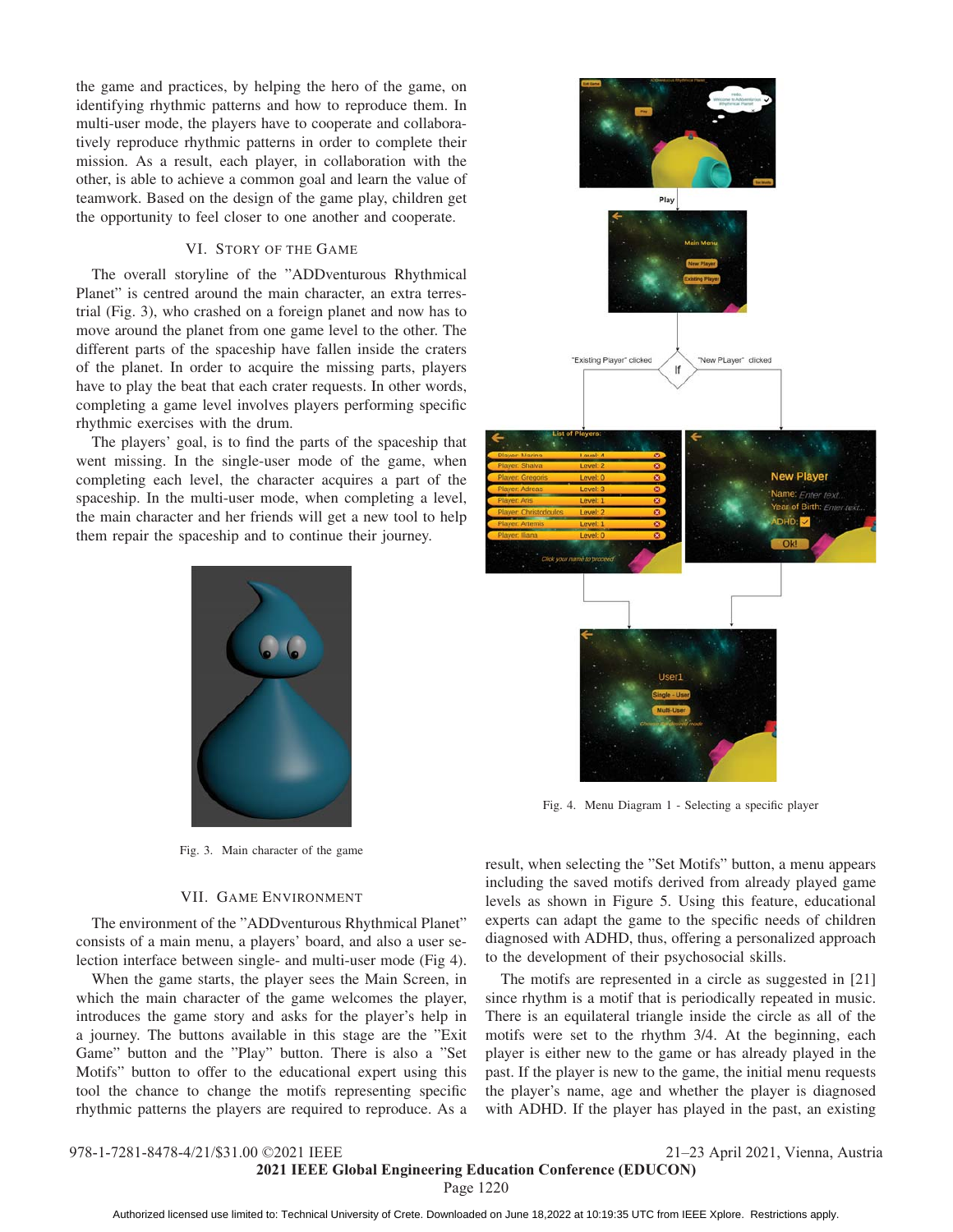

Fig. 5. Motif setting menu

name of previously logged players can be selected from a list, also including scores in descending order. This way a player can resume a previous game session. The selection to delete an existing player from the list is also available. Finally, the player chooses whether to play in single-user or multiuser mode (Figure 6). After traversing the initial menu, the



Fig. 6. Menu Diagram 2 - Single-user and Multi-user modes

alien is placed on the planet accompanied by a color-coded panel that shows which level corresponds to which crater. As a result, the player needs to walk/hop the alien to the desired color-coded crater. The player moves the alien around using the arrows on the keyboard looking for active craters through active exploration creating a sense of adventure and discovery. When the player reaches an active crater, the corresponding level of the game loads (Figure 7). A crater is active when

the player has already achieved up to its corresponding level. As a result, the players can play only up to the levels they have conquered and not above. The choice to just click on the selected crater is also available.



Fig. 7. Menu Diagram 3 - Successful or unsuccessful effort

Every new player starts in single-user mode, which is the introductory part of the "ADDventurous Rhythmical Planet". After successful completion of all levels in single-user mode, the player can move on to multi-user mode. Consequently, all participating players are introduced to the environment, the main character and the plot of the game before entering the multi-user mode. Game levels are gradually unlocked as the player progresses. At a certain point, the player can freely select any of the currently unlocked levels to continue.

Additionally, each payer has a suitcase of the acquired items (Figure 8). This suitcase is shown in each level and when the



Fig. 8. Suitcase of items that indicate the levels passed by the player

player successfully completes a level a new item lights up inside the player's suitcase. The suitcase signifies the reward that the player will receive, which encourages the player to continue into more challenging levels offering a goal for the player to pursue. Each item in the suitcase is rendered with the same colour as the colour of the level's crater. This creates a flow through the game and also keeps the player engaged. An important element of the user interface, which appears in multiple stages of game play, is a pop up, which appears close to the main hero, offering instructions, explaining the game, encouraging and guiding the player's next move. That keeps the player engaged and helps avoid frustration (Figure 9).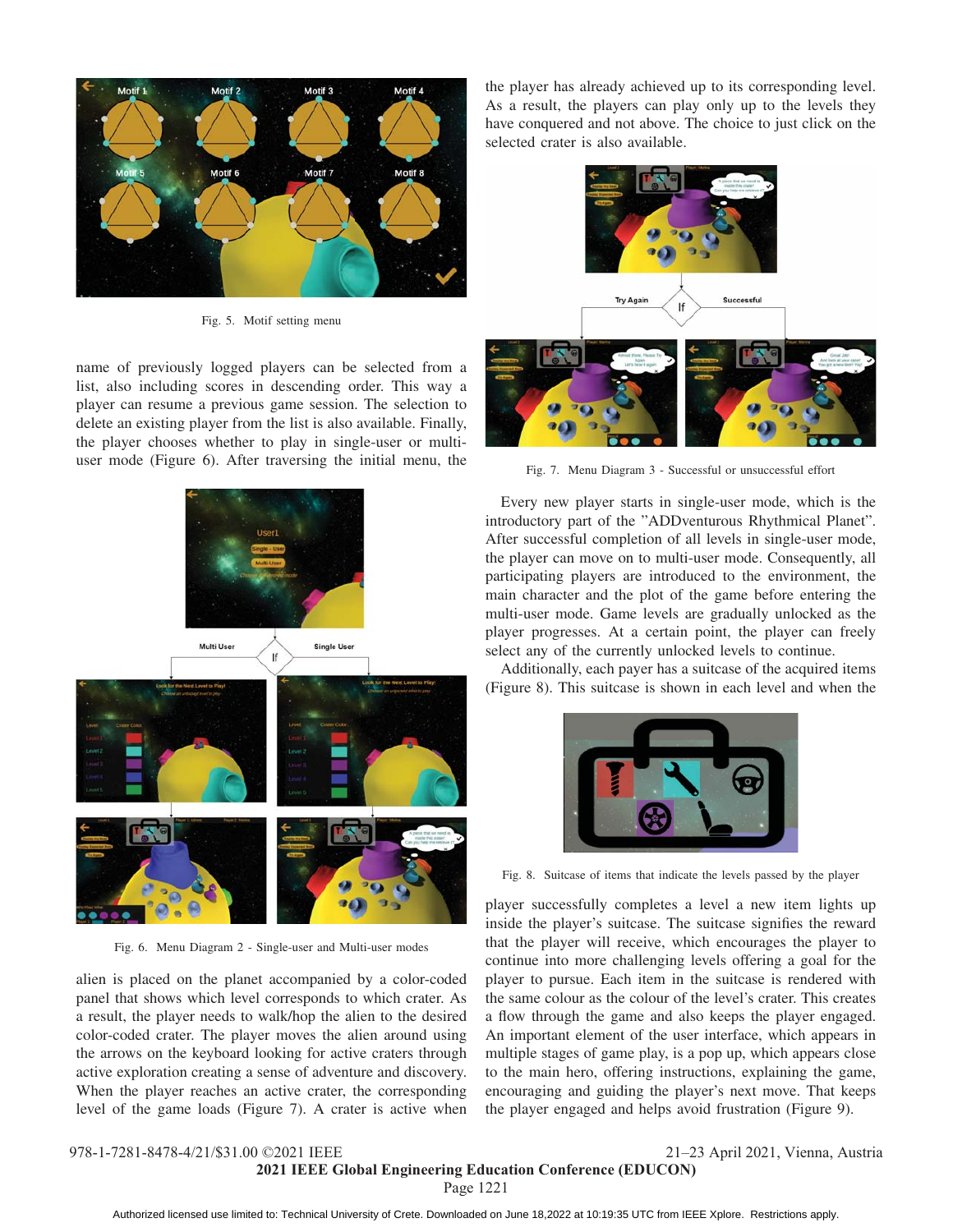

Fig. 9. Level3 'Try again'

When entering each level of the game, the player sees the main character, the large crater that indicates the current level and a few small craters that represent the player's beat by glowing when the player knocks on the drum. A bar is placed at the top of the screen offering information about the current level, on the left, and the player's name, placed on the right. The suitcase is placed at the center top of the screen. The user interface includes buttons for (a) returning to the previous menu; (b) replaying the expected beat; (c) replaying the player's beat; and (d) trying again.

When the multi-user mode is active, both the names of the players are shown at the top left side of the toolbar together with information about each player's level (Figure 10). This



Fig. 10. Who plays what panel

panel shows which parts of the given beat are assigned to which player using color indicators. For example, at Figure 10 player 1 should play the first and last knocks of the beat and player 2 should play the second and third.Also, a pop-up is shown that gives instructions to the player. Once the pop-up is read, the player hears the beat expected to be reproduced and at the same time, the small craters light up in sequence in order to offer a visual sense of the beat. Afterwards, the player reproduces the given beat by knocking on a drum. At the same time, at each drum knock, a small crater lights up and a sound is heard. After the player finishes playing, the game evaluates the player's beat and produces a result line as visual feedback, showing in color the beats that the player was expected to play (Figure 11). In cyan color are the ones that where considered correct and in orange color the ones that didn't comply with the requirements of the played beat being similar to the expected one.

The game mechanics related to learning [22] that this game uses are visual. In relation to the learning activity, the player is memorizing concepts, such as rhythm patterns, and in order



Fig. 11. Result panel

for this to happen, examples are shown in audiovisual form so that the requested pattern is fully understood by the player. The player is represented by an avatar and the rules and process of the game are explained through bubbles of text. The player receives audiovisual feedback regarding what was right and what was different than the expected motif in each attempt and positive scoring is earned each time, as the levels of the game progress.

#### VIII. PILOT EVALUATION

A pilot evaluation of the game has been conducted using two types of questionnaires, one targeting children of 8-12 years old and the other targeging expert educators. The aim was to see whether the game is understood by the players and whether it promotes collaboration and communication among children of varied abilities. The overall goal of the pilot evaluation was to gather feedback aiming to improve the overall look and functionality of the game. For this purpose, an openended, qualitative analysis was used. For this evaluation, four children and four educators were selected. There were three male and one female child. Two of the children were diagnosed with ADHD. All of them were 8-12 years old. Two of the participating educators were specialized in special education.

#### *A. Evaluation metrics*

Both questionnaires used were specifically developed for this research, mostly based on the think-aloud method and recording of actions and reactions while playing or guiding a child to play the game. The questions are divided in four parts for both children and expert educators. The first part refers to the first impression, the second to the experience of the player/educator while playing the game, the third dealt with the difficulties faced when playing and the fourth was related to the general impressions from the game after completing it. The questionnaires were filled out by the researcher running the evaluation for both children and expert educators.

*1) Children's questionnaires:* In relation to the questionnaire recording children's reactions to the game, at the beginning, the questionnaire asks for some demographic elements to be recorded. Such demographics are the sample number, the date that the questionnaire was filled out, the year of the player's birth, the gender, whether there is a diagnosis of ADHD, whether there is adequate knowledge of the English language and pre-existing knowledge of music. The data collected is stored anonymously.

The first part of the questionnaire refers to initial impressions at first encounter with the game's environment and the main character. This part also captures whether there was need for further instructions when navigating the environment. In the second part of the questionnaire, the players' experience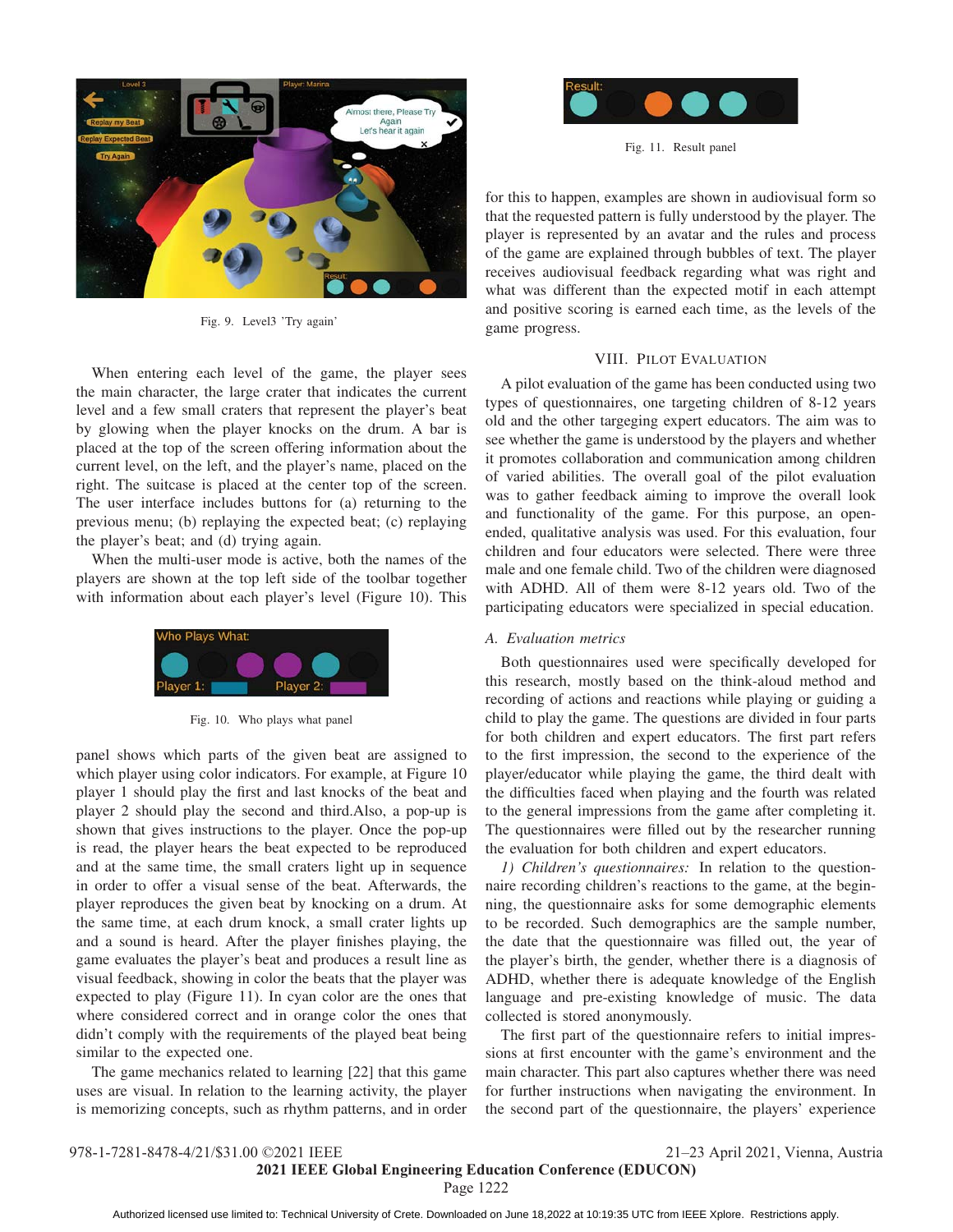is described. The questions record the degree of reported difficulty by the player and the level that the player has reached. Questions about whether further guidance is needed for the player to proceed through the levels are also included.The third and fourth part record difficulties faced and the general impression of the player after playing the game.

*2) Educators' questionnaires:* In relation to the educator's questionnaires, the demographic elements recorded are the sample number, the date that the questionnaire was filled out and whether the expert educator was a special education teacher or not. Demographic elements are significantly fewer than the children's questionnaire because gender, age and musical and English language knowledge are of less significance when referring to adults. These questionnaires, similarly to the children's questionnaire, are divided into four parts.

The first part refers to the educators' first impressions. The opinion of the educators is requested before playing the game regarding the environment of the game. Additionally educators are asked if they think a child with ADHD would be attracted to the "ADDventurous Rhythmical Planet", and if that game could, based on their experience, promote collaboration. After the educators played the game, their opinion concerning improvements and the level of difficulty of the game are recorded. In the third part, the educators put forward an informed opinion on the difficulties that might be faced by the children during the game and if the multi-player part of the game would promote collaboration. Finally, the educators record their general impressions of the game and potential improvements.

#### *B. Results*

*1) Children's Questionnaires Results:* Children liked playing the game which evidently promoted team spirit. The environment was colourful and generally quite attractive for them. They liked the fact that the game was placed in space and they adored the bouncing effect of the main hero. The degree of difficulty was judged to be manageable.

The majority of players completed five levels of the game's single-user mode, except from one player who only reached level three due to technical difficulties. Those who where given the opportunity to play the multi-user mode completed all five levels of this mode too. The main difficulties that appeared were related to the pauses of the requested rhythms. Finally, children reported they were really excited to play the game and they particularly enjoyed the multi-user mode. All children involved wished to share the game with a friend as part of a joint activity and not as part of a competitive process. Playing this game was a pleasant experience for the children. The game was particularly engaging for children of the target age range, 8-12 years old, as there were no drop out players, meaning that no child got tired or bored and stopped playing.

Two out of the four children involved in this pilot evaluation had been diagnosed with ADHD and their reaction should be noted. Both of them were fascinated by the environment and the process of the game and it was apparent that, at the beginning, they seemed quite impatient. They waited for the

researchers instructions and they complied easily to the rules and tasks of the game. As it wasn't possible for neither of them to play the multi-user mode with a peer, the researcher volunteered and played the multi-user mode with them. The first child playing the multi-user mode with the researcher got deeply engaged with the game and excited about the rewards in the suitcase, staying focused for twenty minutes straight. The second child diagnosed with ADHD played up to the third level of the single-user mode due to lack of time. In summary, the experience was joyful demonstrating that a child with ADHD would be excited enough to play this game staying engaged for as long as it takes to finish it.

*2) Educators' Questionnaires Results:* Educators were particularly positive about the game. During their first contact with the game, they found the environment interesting and engaging and expected that children with ADHD would also be attracted to it due to the interesting space theme and colorful planet scheme used. On top of that, they anticipated that this game could promote collaboration since it is asking children to collaboratively create a rhythm and that would appeal to children's playful attitude. The difficulty of the game was deemed of medium level by the educators. The suggestions they made about possible improvements were centred on translating the menu from English to Greek (all participants were Greeks), offer players the opportunity to select the sound of their drum and also have more instructional pop ups so that the children need no further instructions by the researcher monitoring their activity.

Educators assumed that the main difficulties the children would face would be the language and the pauses that the rhythm requests. Educators believed that the game would promote collaboration because it motivates the players to cooperate in order to progress further down the gameplay. Collaborating would be the only way to complete the game. The way the game is structured could also help children learn how to wait for their turn. Lastly, the educators expressed their enthusiasm for the game and their willingness to use it with children with ADHD individually and as a part of the learning process in a classroom. They unanimously considered the environment to be impressive, engaging and appropriate for the target group.

#### IX. CONCLUSION & FUTURE WORK

#### *A. Conclusion*

The proliferation of serious games with numerous applications in education creates new opportunities to develop extremely helpful tools and introduce playfulness into all forms of learning. The work reported in this paper explores their applicability for children diagnosed with ADHD. Their number is rapidly rising, thus, there is an urgent need to address effectively the difficulties they are facing. These difficulties could be managed if given the required attention and care in order to help these children become fully functional and accepted by their peers.

The "ADDventurous Rhythmical Planet" game presented in this paper seems to enable children to improve their social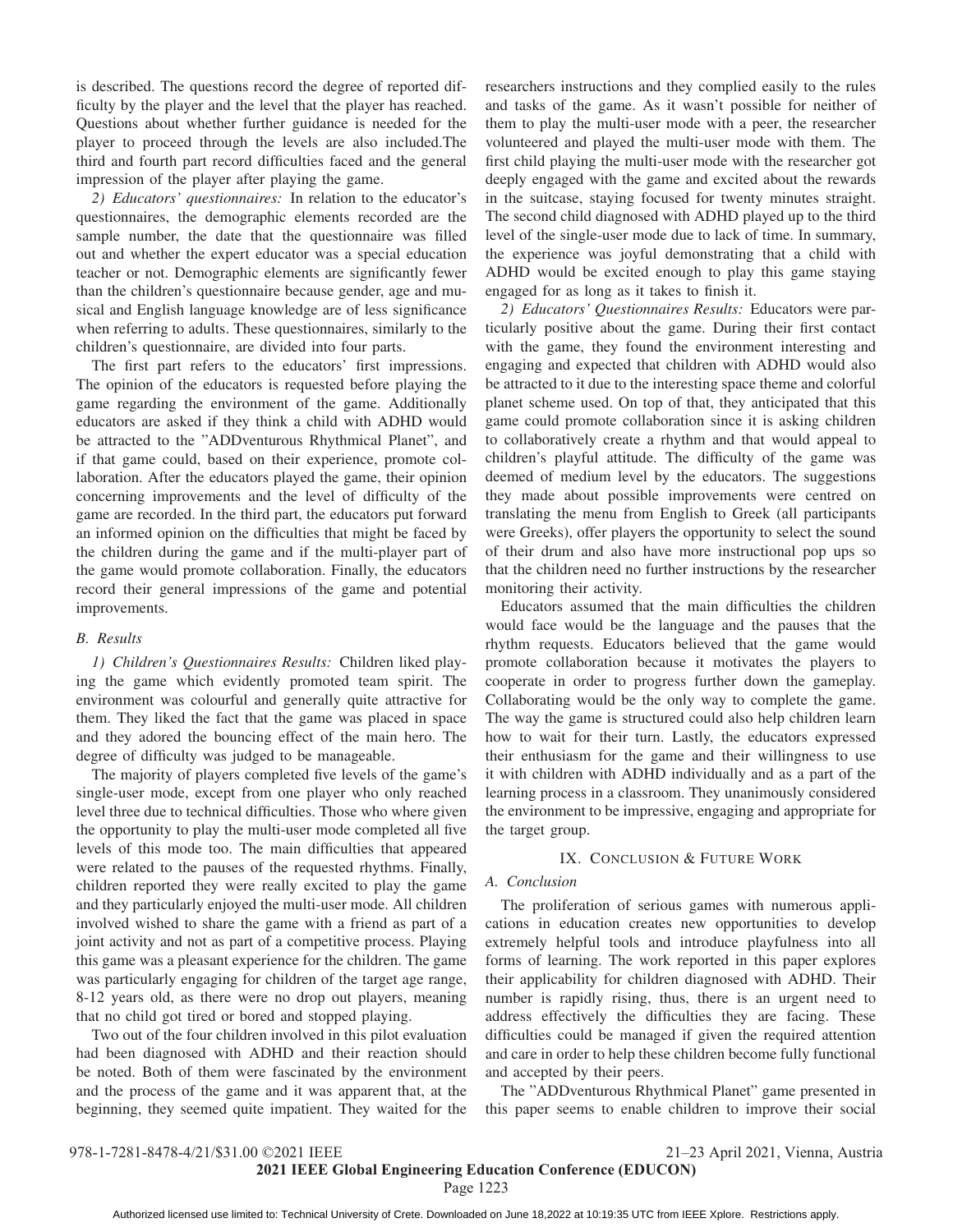skills and learn to cooperate with other children. It can be used by typical children as well, but it mainly focuses on children diagnosed with ADHD, since they appear to face more often social discrimination and loneliness. This game uses rhythm as the main tool to achieve that, as rhythm and music are inherent and natural forms of expression, which is one of this game's main innovations. From the current research, it appears that there is a limited amount of serious games aiming to help children with ADHD so far, and that the introduction of rhythm in a visual game has the potential to effectively address those children's needs. The "ADDventurous Rhythmical Planet" is the first game that aims to improve the psychosocial challenges faced by children diagnosed with ADHD using rhythm by engaging children in playful activities during which they are asked to reproduce certain rhythmic patterns.

The game presented in this paper uses a story, a playful main character and an engaging environment, attracting the player to the game. The player gets introduced to the gameplay while logging data and choosing a desired game level. The player starts in single-user mode and becomes familiar with the functionality of the game and the main tools such as the presentation of the rhythmic patterns, the tin drum and the bracelet. The player gets rewards, as the game advances so that it is easier to stay focused.

When the single-user mode is completed, the player selects another player to collaborate with, and moves on to the multi-user mode. While in this mode, the participating players cooperate and each one waits for their individual turn to play. At each game level completion, new rewards are received. The two players collaborate to reproduce certain rhythmic patterns in an interactive way. This succession of interactive playing helps a child diagnosed with ADHD to learn not to interrupt peers and wait for its turn. Additionally, it gives the opportunity to the two players to communicate and help each other to correct their mistakes. Furthermore, these characteristics of the game also seem to result in enhancing the mood for participation and interaction.

During the first pilot testing with educators and children both typical and diagnosed with ADHD, the results demonstrate that the "ADDventurous Rhythmical Planet" keeps players engaged and bolsters collaboration. The children were excited to play and the educators were particularly interested in applying this serious game to a larger sample group or even in classroom activities. Since the game fascinated the players and educators, it could be expanded with a range of varied game levels.

#### *B. Future Work*

Following the results of the first pilot testing that validated the usefulness of the "ADDventurous Rhythmical Planet" game, future work will address a number of issues and features that may provide an enhanced learning experience to children with ADHD.

• More clear instructions could be administered and the menu of the game could become available in a wide range of languages.

- Animation and visual effects could be added to the game, such as movement of the player and the craters at critical moments.
- Customization of the game could be available mainly regarding the difficulty of the motifs and speed of beats.
- A wireless implementation for the connection of the game to an actual drum would be desirable and intuitive for the players.
- Extensive evaluation of the game where multiple groups of children will be involved especially in multi-user mode and psychosocial evaluation will take place under the responsibility of special education teachers. The Strengths and Difficulties Questionnaire (SDQ) [23] will be used for this purpose. SDQ is a brief behavioural screening questionnaire for children 3-16 years old. It exists in several versions to meet the needs of researchers, clinicians and educationalists.

#### ACKNOWLEDGMENT

The "ADDventurous Rhythmical Planet" game will be used within the context of the pilot activities of the Erasmus+ project Nr 2018-1-SE01-KA201-039032 "rhythm4inclusion - Promoting Social, Emotional, and Learning Skills of Students with and without Special Education Needs by Developing Teachers Capabilities in Music, Dance and Digital Competences" (https://www.r4i.tuc.gr/). This project is addressing social inclusion in European classrooms by applying an innovative methodology to combine music and dance to promote social, emotional and learning skills of students in mixed classrooms.

#### **REFERENCES**

- [1] C. C. Bell, "Dsm-iv: diagnostic and statistical manual of mental disorders," *Jama*, vol. 272, no. 10, pp. 828–829, 1994.
- [2] T. E. Brown, *A new understanding of ADHD in children and adults: Executive function impairments*. Routledge, 2013.
- [3] E. M. M. Hallowell and J. J. Ratey, *Driven to distraction: Recognizing and coping with attention deficit disorder from childhood through adulthood*. Anchor, 2011.
- [4] J. J. Ratey, E. M. Hallowell, and A. C. Miller, "Relationship dilemmas for adults with add," *A comprehensive guide to attention deficit disorder in adults: Research, diagnosis, and treatment*, pp. 218–235, 1995.
- [5] A. L. Swanson, "Music therapy in schools: Stimulating the mind and body to create positive change." 2020.
- [6] N. A. Jackson, "A survey of music therapy methods and their role in the treatment of early elementary school children with adhd," 2003.
- [7] D. J. Rickson and W. G. Watkins, "Music therapy to promote prosocial behaviors in aggressive adolescent boys—a pilot study," 2003.
- [8] L. F. Gooding, "The effect of a music therapy social skills training program on improving social competence in children and adolescents with social skills deficits," *Journal of music therapy*, vol. 48, no. 4, pp. 440–462, 2011.
- [9] F. Bellotti, M. Ott, S. Arnab, R. Berta, S. de Freitas, K. Kiili, and A. De Gloria, "Designing serious games for education: from pedagogical principles to game mechanisms," in *Proceedings of the 5th European Conference on Games Based Learning. University of Athens, Greece*. Academic Publishing Limited, 2011, pp. 26–34.
- [10] G. Spantidakis, "Socio-cognitive multimedia environments for learning and the production of writing," *Athens: Gutenberg (in Greek)*, 2010.
- [11] K. Maniadaki and E. Kakouros, *The Complete Guide to ADHD: Nature, Diagnosis, and Treatment*. Routledge, 2017.

## 2021 IEEE Global Engineering Education Conference (EDUCON)

الله عليه المسين المسين Authorized licensed use limited to: Technical University of Crete. Downloaded on June 18,2022 at 10:19:35 UTC from IEEE Xplore. Restrictions apply.